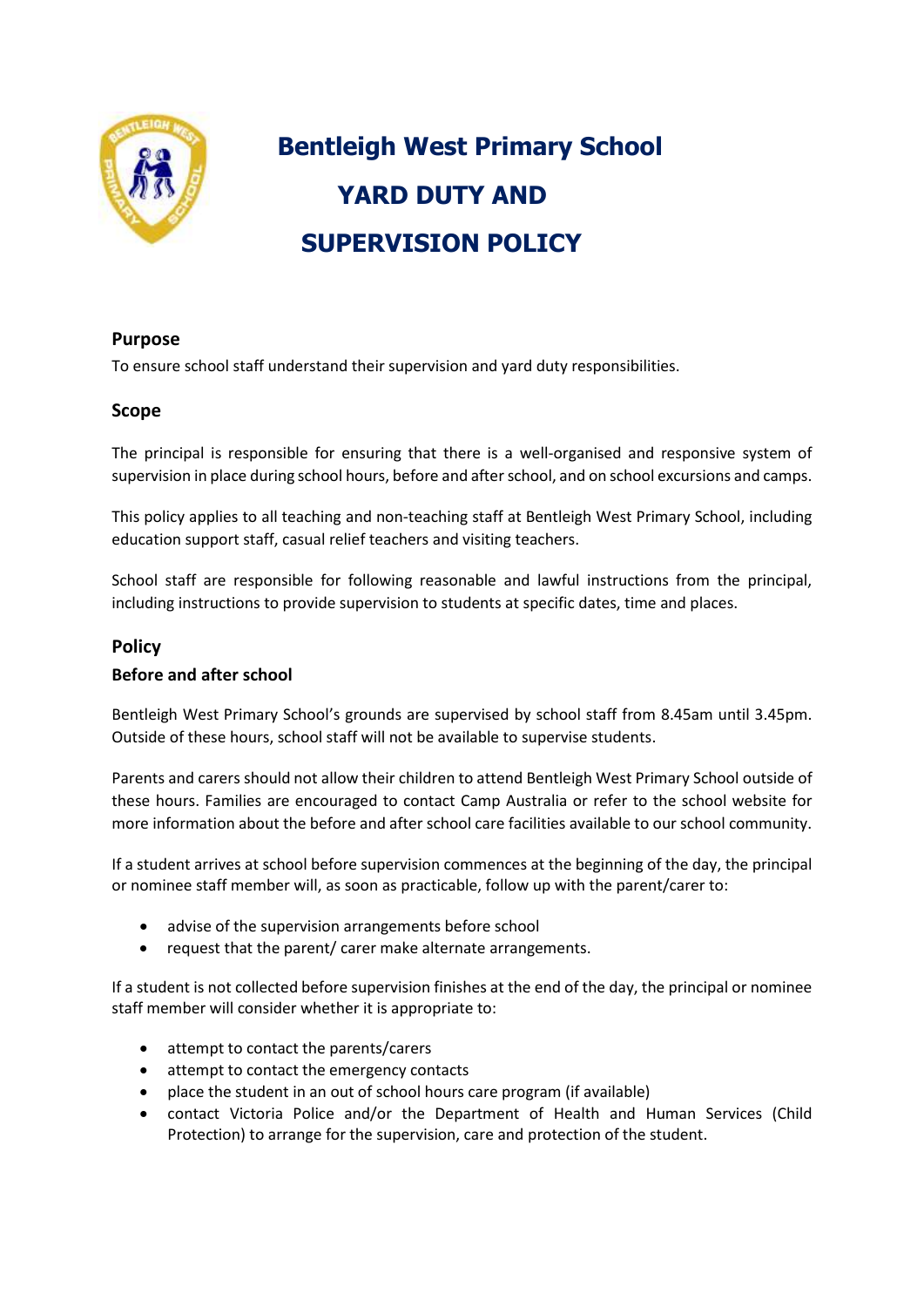School staff who are rostered on for before or after school supervision must follow the processes outlined below.

#### **Yard duty**

All staff at Bentleigh West Primary School are expected to assist with yard duty supervision and will be included in the weekly roster.

The principal or alternative nominee is responsible for preparing and communicating the yard duty roster on a regular basis. At Bentleigh West Primary School, school staff will be designated a specific yard duty area to supervise.

There are designated yard duty areas for our school, which are communicated internally and all yard duty staff are aware of the zones for their duty.

| Zone   | Area                                                                       |
|--------|----------------------------------------------------------------------------|
| Zone A | Right side - Community Green, Grade 4 Area and Grade 2 & 3 Learning Houses |
| Zone B | Left side - Prep Sandpit, Gym Area, Canteen Area & Prep Learning House     |
| Zone C | Junior Playground/Netball Courts, Cricket nets & Amphitheatre              |
| Zone D | Oval / Senior playground                                                   |

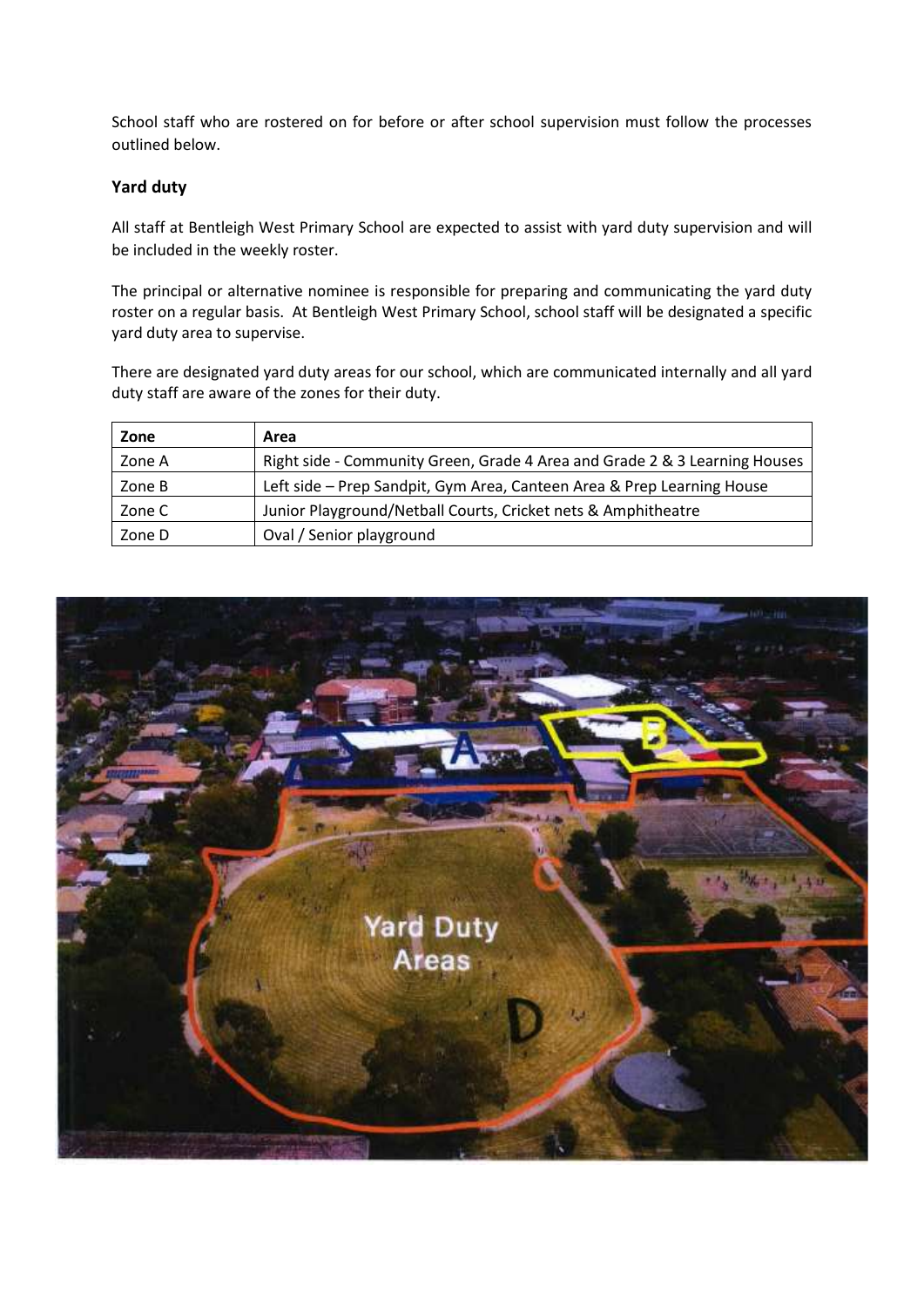School staff must wear a provided safety/hi-vis vest whilst on yard duty. Each staff member has been given a vest and spare Safety/hi-vis vests will be stored in the office or with the daily organiser.

Staff who are rostered for yard duty must remain in the designated area until they are replaced by a relieving teacher.

During yard duty, supervising staff must:

- methodically move around the designated zone
- be alert and vigilant
- intervene immediately if potentially dangerous or inappropriate behaviour is observed in the yard
- enforce behavioural standards and implement appropriate consequences for breaches of safety rules, in accordance with any relevant disciplinary measures set out in your school's *Student [Engagement and Wellbeing](https://www.bentleighwestps.vic.edu.au/our-policies)* policy
- ensure that students who require first aid assistance receive it as soon as practicable
- log any incidents or near misses as appropriate in Compass
- if being relieved of their yard duty shift by another staff member (for example, where the shift is 'split' into 2 consecutive time periods), ensure that a brief but adequate verbal 'handover' is given to the next staff member in relation to any issues which may have arisen during the first shift.

If the supervising staff member is unable to conduct yard duty at the designated time, they should contact the Assistant Principal with as much notice as possible prior to the relevant yard duty shift to ensure that alternative arrangements are made.

If the supervising staff member needs to leave yard duty during the allocated time, they should contact the Assistant Principal or the office but should not leave the designated area until the relieving staff member has arrived in the designated area.

If a relieving or next staff member does not arrive for yard duty, the staff member currently on duty should contact the Assistant Principal or the office and not leave the designated area until a replacement staff member has arrived.

Should students require assistance during recess or lunchtime, they are encouraged to speak to the supervising yard duty staff member.

## **Classroom**

The classroom teacher is responsible for the supervision of all students in their care during class.

If a teacher needs to leave the classroom unattended at any time during a lesson, they should first contact the Assistant Principal or office to arrange for someone to take over. The teacher should then wait until another staff member has arrived at the classroom to supervise the class prior to leaving.

#### **School activities, camps and excursions**

The principal and leadership team are responsible for ensuring that students are appropriately supervised during all school activities, camps and excursions. Appropriate supervision will be planned for special school activities, camps and excursions on an individual basis, depending on the activities to be undertaken and the level of potential risk involved.